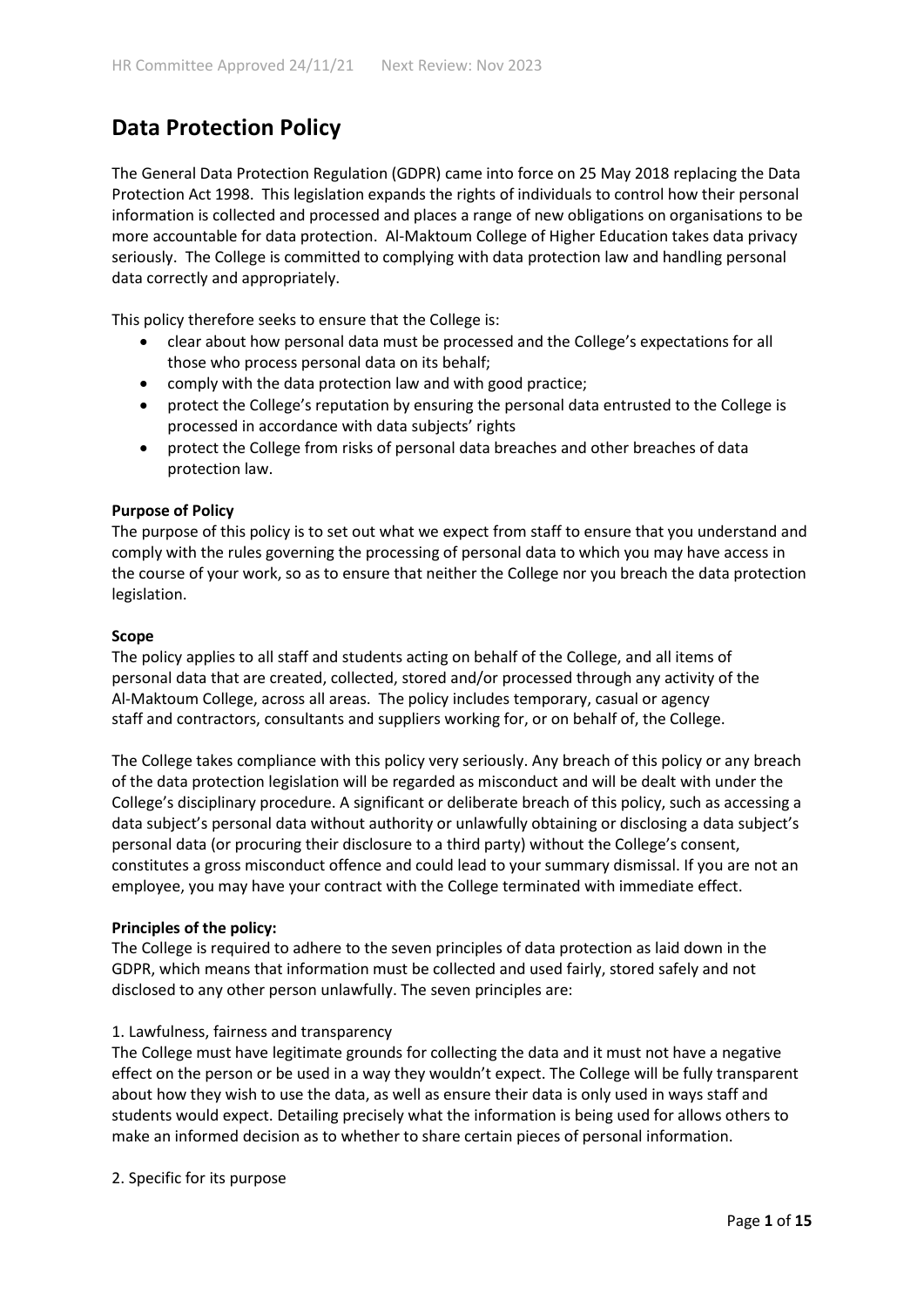The College will be open about the reasons for obtaining personal data and what it is to be used for. Personal data will only be used for the purpose they originally said it would be used for. Details will not be passed onto third parties unless they have already consented.

# 3. Data minimisation

The data held will be adequate for the purpose the College is holding the information. The College will avoid holding more information than necessary. Best practice will be used to calculate the information needed in order to achieve the goal, a practice known as "minimisation".

#### 4. Accurate and up to date

Reasonable steps must be taken to keep the information up to date and to change it if it is inaccurate. When a student or customer updates the information the College holds on them, the College must stop contacting the individual using the previously provided details. Moreover, the College should not simply wait for individuals to contact them to update their information, rather they should be active in ensuring they have the correct information on an individual.

#### 5. Storage limitation

The College will regularly review the length of time it retains data on individuals. Only holding on to data for the amount of time required will make it easier to manage the data and provide personal information to staff and students that request it. Data that is out of date or no longer necessary will be properly destroyed or deleted.

#### 6. Integrity and confidentiality (security)

People have the right to access their personal data, stop it from being used if it is causing distress, prevent it from being used for direct marketing, have inaccurate data changed, and claim compensation for damaging data breaches. In certain cases, staff and students have the right to request that specific data be deleted or destroyed. Staff and students should only request information relevant to themselves. The College organisation has a responsibility to establish whether the information requested by customers is relevant to the person requesting it.

#### 7. Accountability

A proper physical and technical security system will be used to keep personal information safe and secure, and not be exposed to undue security risks. The College will provide training for staff on data protection and cyber security.

#### **Lawfulness and fairness**

The data protection legislation provides that processing is only lawful in certain circumstances. These include where:

- the data subject has given consent to the processing of their personal data for one or more specific purposes
- the processing is necessary for the performance of a contract with the data subject, e.g. an employment contract, or in order to take steps at the request of the data subject prior to entering into a contract
- the processing is necessary for compliance with our legal obligations
- the processing is necessary to protect the data subject's vital interests (or someone else's vital interests)
- the processing is necessary to pursue our legitimate interests (or those of a third party), where the data subject's interests or fundamental rights and freedoms do not override our interests; the purposes for which we process personal data for legitimate interests must also be set out in an appropriate privacy notice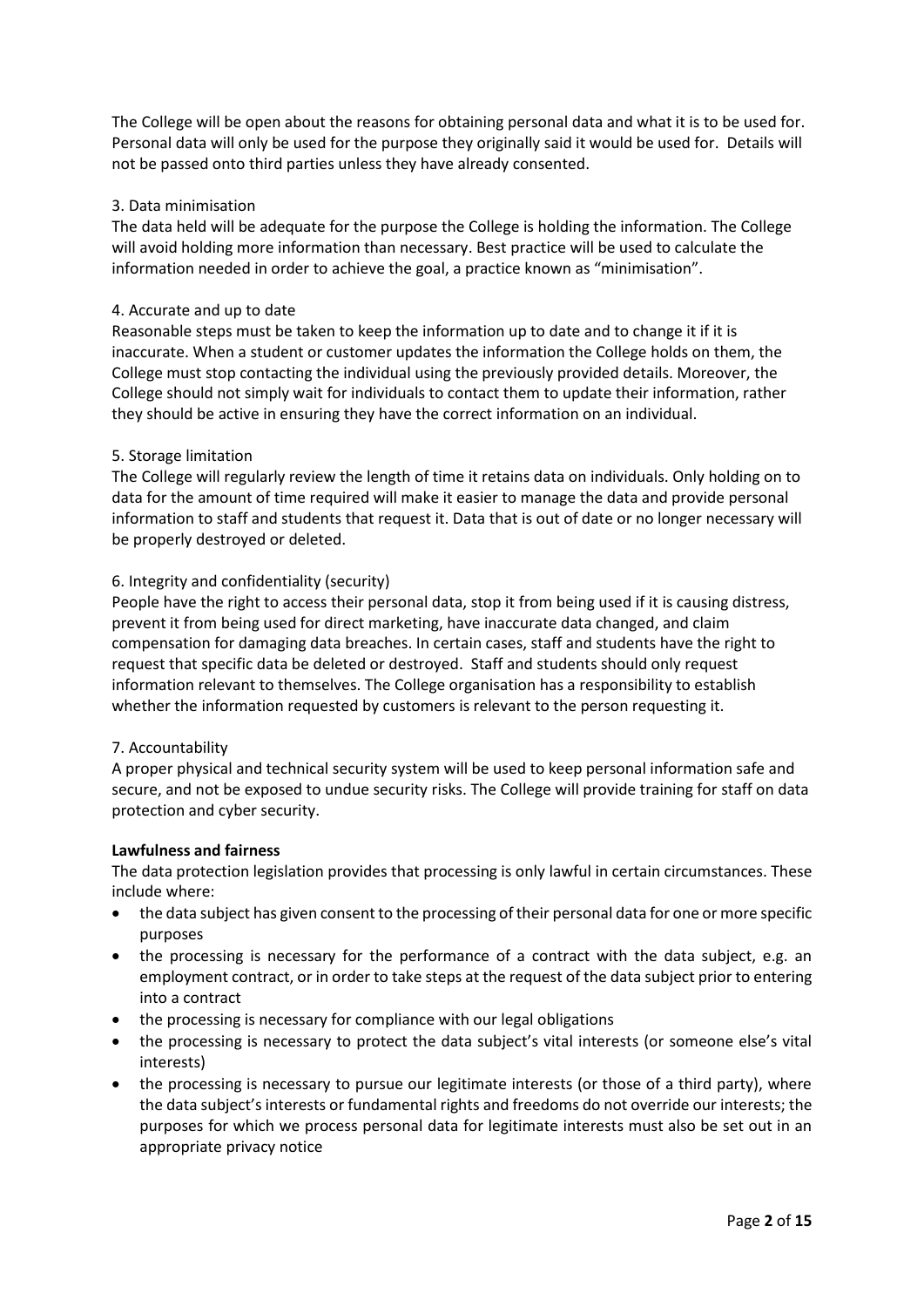The College and members of staff must only process personal data on the basis of one or more of these lawful bases for processing. Before a processing activity starts for the first time, and then regularly while it continues, we will review the purpose of the processing activity, select the most appropriate lawful basis (or bases) for that processing and satisfy ourselves that the processing is necessary for the purpose of that lawful basis (or bases). When determining whether the College's legitimate interests are the most appropriate basis for lawful processing, we will conduct a legitimate interests assessment, keep a record of it and keep it under review.

Where the College relies on consent as the lawful basis for processing, this requires the data subject to have given a positive statement, active opt-in or clear affirmative action; pre-ticked boxes, inactivity or silence do not constitute consent. If consent is given in a document that also deals with other matters, the request for consent must be clearly distinguishable and kept separate from those other matters. In addition, consent must specifically cover the purposes of the processing and the types of processing activity, so you must ensure that you obtain separate consents for different types of processing, where appropriate. Data subjects also have the right to withdraw their consent to processing at any time, they must be advised of this right and it must be as easy for them to withdraw their consent as it was to give it.

The data protection legislation also provides that the processing of special categories of personal data and criminal records personal data is only lawful in more limited circumstances where a special condition for processing also applies (this is an additional requirement; the processing must still meet one or more of the conditions for processing set out above). These include where:

- the data subject has given their explicit consent to the processing of their personal data for one or more specified purposes; explicit consent requires a very clear and positive statement and it cannot be implied from the data subject's actions
- the processing is necessary for the purposes of carrying out obligations or exercising specific rights of either the College or the data subject under employment law or social security law
- in the case of special categories of personal data, the processing relates to personal data which are manifestly made public by the data subject
- the processing is necessary for the establishment, exercise or defence of legal claims

We may from time to time need to process special categories of personal data and criminal records personal data. The College and members of staff must only process special categories of personal data and criminal records personal data where there is also one or more of these special lawful bases for processing. Before processing any special categories of personal data and criminal records personal data, you must notify our [data protection officer] [data compliance manager] so that they may assess whether the processing complies with one or more of these special conditions.

A clear record must be kept of all consents, including explicit consents, which covers what the data subject has consented to, what they were told at the time and how and when consent was given. This enables the College to demonstrate compliance with the data protection requirements for consent.

# **Transparency**

Under the data protection legislation, the transparency principle requires the College to provide specific information to data subjects through appropriate privacy notices. These must be concise, transparent, intelligible, easily accessible and use clear and plain language. Privacy notices may comprise general privacy statements applicable to a specific group of data subjects, e.g. employees, or they may be stand-alone privacy statements covering processing related to a specific purpose. Whenever we collect personal data directly from data subjects, including for employment purposes, we must provide the data subject with all the information required to be included in a privacy notice. This includes:

• the identity and contact details of the College (as data controller) and any representative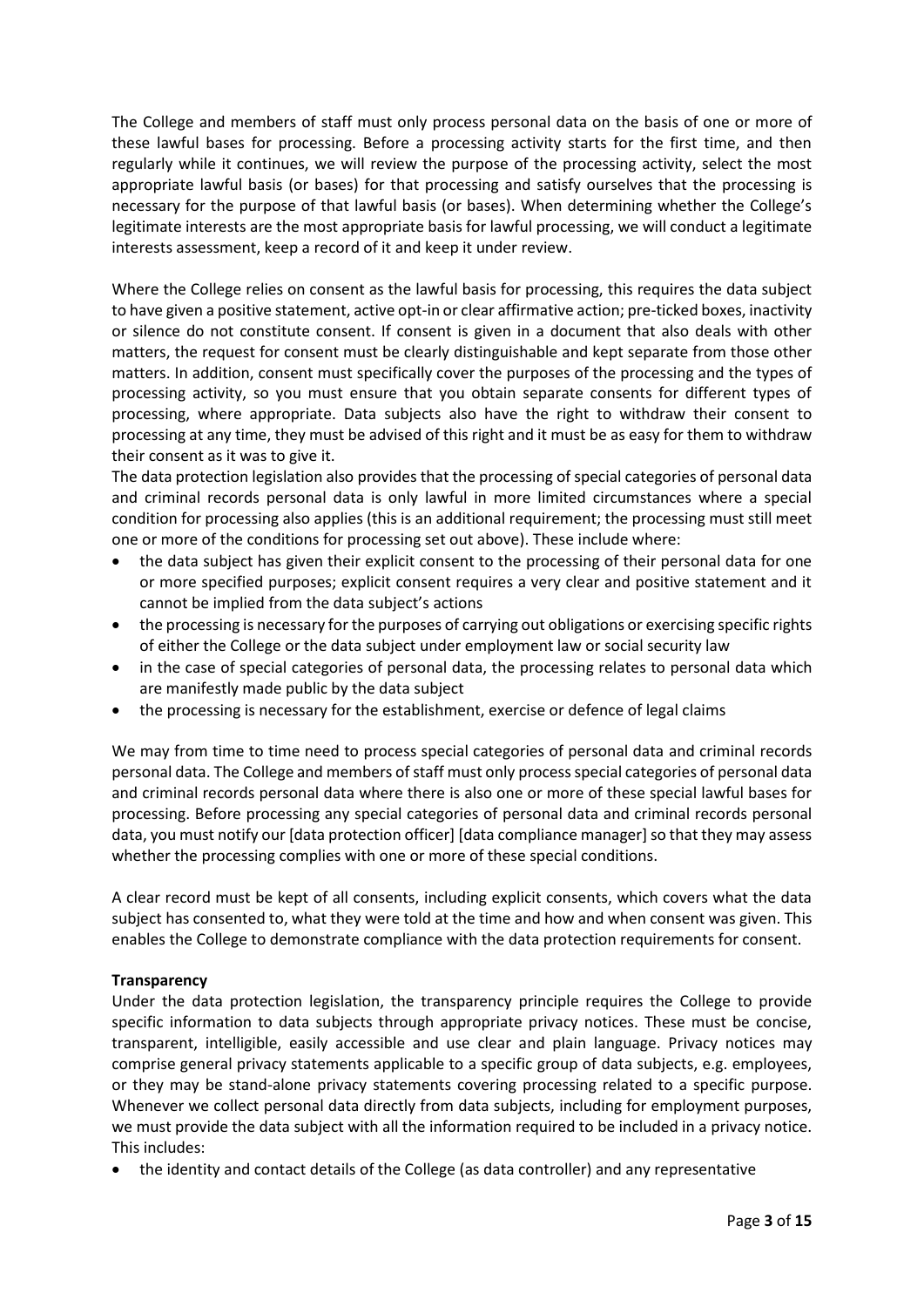- where applicable, the identity and contact details of the data protection officer
- the purposes for which the personal data will be processed
- the lawful basis or bases for processing
- where we are relying on our legitimate interests (or those of a third party) as the lawful basis for processing, what those legitimate interests are
- the categories of personal data, unless they were obtained directly from the data subject
- the third-party sources that the personal data originate from, unless they were obtained directly from the data subject
- the recipients, or categories of recipients, with whom the personal data may be shared
- details of transfers to non-EEA countries and the suitable safeguards applied
- the retention period for the personal data or, if that is not possible, the criteria to be used to determine the retention period
- the existence of the data subject's rights, i.e. subject access, rectification, erasure, restriction of processing, objection and data portability
- the right to withdraw consent to processing at any time, where consent is being relied on as the lawful basis for processing
- the right to lodge a complaint with the Information Commissioner's Office
- whether the provision of personal data is part of a statutory or contractual requirement or obligation, or a requirement necessary to enter into a contract, and the possible consequences of failing to provide the personal data
- the existence of any automated decision-making, including profiling, and meaningful information about how decisions are made, the significance and consequences.

We must issue a privacy notice, which can be by electronic means, when we first collect a data subject's personal data from them. If the personal data have been obtained from third parties, we must provide the privacy notice information within a reasonable period of having obtained the personal data, but at the latest within one month. However, if the personal data are to be used to communicate with the data subject, the privacy notice information is to be provided, at the latest, when the first communication takes place, or if disclosure of the personal data to another recipient is envisaged, it is to be provided, at the latest, when the data are first disclosed. You must comply with these rules on privacy notices when processing personal data on the College's behalf in the proper performance of your job duties and responsibilities.

The College will issue privacy notices to you from time to time.

Privacy notices can also be obtained from the College's data protection officer.

# **Purpose limitation**

Personal data must be collected only for specified, explicit and legitimate purposes and they must not be further processed in any manner that is incompatible with those purposes.

Personal data cannot be used for new, different or incompatible purposes from those disclosed to the data subject when they were first obtained, for example in an appropriate privacy notice, unless the data subject has been informed of the new purposes and the terms of this policy are otherwise complied with, e.g. there is a lawful basis for processing. This also includes special categories of personal data and criminal records personal data.

# **Data minimisation**

Personal data must be adequate, relevant and limited to what is necessary in relation to the purposes for which they are processed.

We will only collect personal data to the extent that they are required for the specific purposes notified to the data subject. You must only process personal data where your job duties and responsibilities require it and you must not process personal data for any reason which is unrelated to your job duties and responsibilities. In addition, you must ensure that any personal data you collect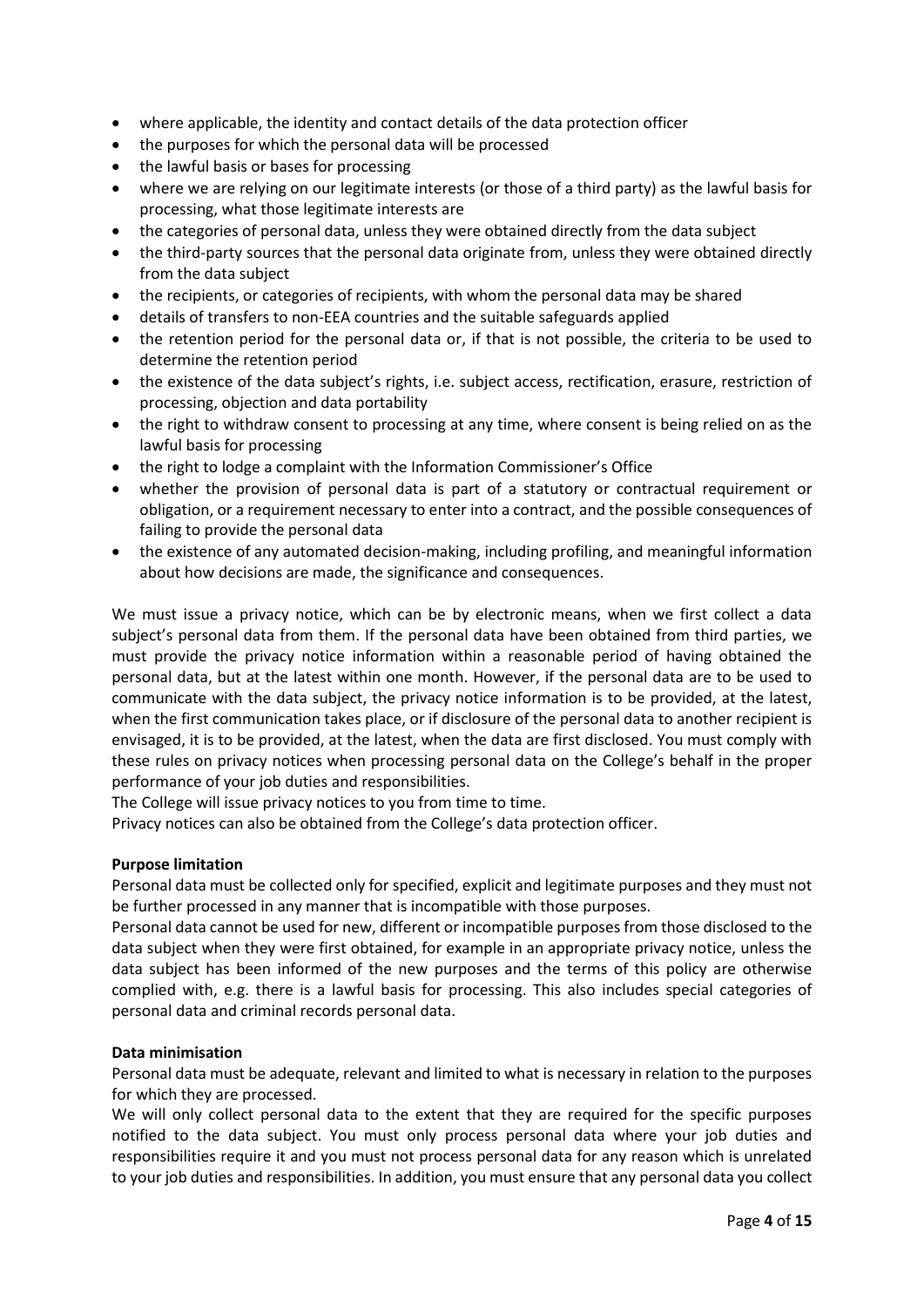are adequate and relevant for the intended purposes and are not excessive. This includes special categories of personal data and criminal records personal data.

When personal data are no longer needed for specified purposes, you must ensure that they are destroyed, erased or anonymised in accordance with the College's rules on data retention and destruction set out below.

### **Accuracy**

Personal date must be accurate and, where necessary, kept up to date. In addition, every reasonable step must be taken to ensure that personal data that are inaccurate are erased or rectified without delay.

It is important that the personal data we hold about you as a data subject is accurate and up to date. Please keep us informed if your personal data changes, e.g. you change your home address, so that our records can be updated. The College cannot be held responsible for any errors in your personal data in this regard unless you have notified the College of the relevant change. We will promptly update your personal data if you advise us that they have changed or are inaccurate.

You must also ensure that the personal data we hold about other data subjects is accurate and up to date where this is part of your job duties or responsibilities. This includes special categories of personal data and criminal records personal data. You must check the accuracy of any personal data at the point of their collection and at regular intervals thereafter. You must take all reasonable steps to destroy, erase or update outdated personal data and to correct inaccurate personal data.

#### **Storage limitation**

Personal data must not be kept in a form which permits identification of data subjects for longer than is necessary for the purposes for which the personal data are processed.

The College will only retain personal data for as long as is necessary to fulfil the legitimate business purposes for which they were originally collected and processed, including for the purposes of satisfying any legal, tax, health and safety, reporting or accounting requirements. This includes special categories of personal data and criminal records personal data. You must comply with the College's rules on data retention and destruction set out below.

# **Retention: job applicants**

If a job applicant's application for employment or engagement is unsuccessful, the College will generally hold their personal data, including special categories of personal data and criminal records personal data, for [six months] [one year] after the end of the relevant recruitment exercise but this is subject to: (a) any minimum statutory or other legal, tax, health and safety, reporting or accounting requirements for particular data or records, and (b) the retention of some types of personal data for up to [six years] to protect against legal risk, e.g. if they could be relevant to a possible legal claim in a tribunal, County Court or High Court.

If the job applicant has consented to the College keeping their personal data on file for in case there are future suitable employment opportunities with us, we will hold their personal data for a further [six months] [one year] after the end of the relevant recruitment exercise, or until they withdraw their consent if earlier.

#### **Retention: members of staff**

The College will generally hold personal data, including special categories of personal data and criminal records personal data, for the duration of a member of staff's employment or engagement. The exceptions are:

- any personal data supplied as part of the recruitment process will not be retained if they have no bearing on the ongoing working relationship
- criminal records personal data collected in the course of the recruitment process will be deleted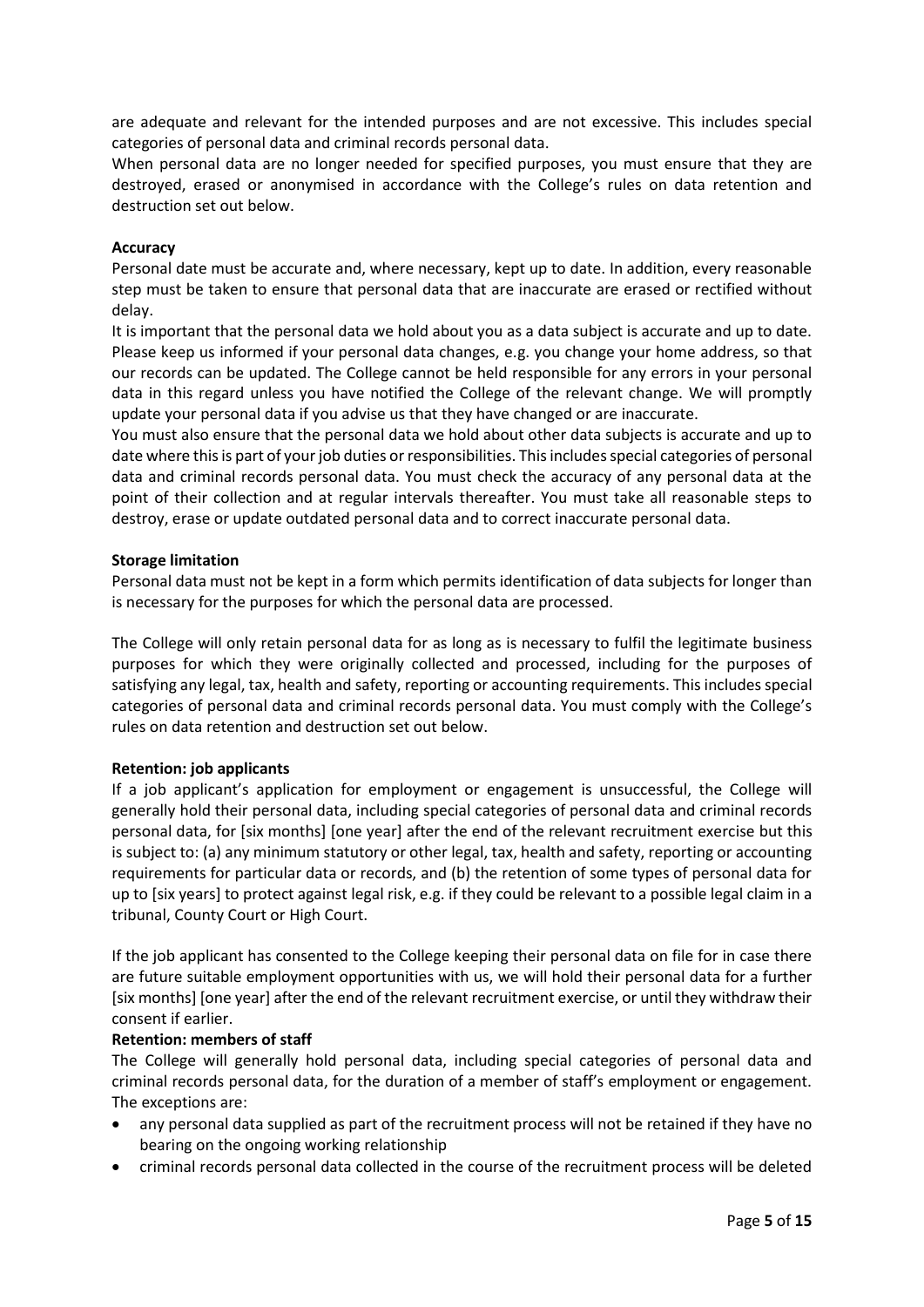once they have been verified through a DBS criminal record check, unless, in exceptional circumstances, the information has been assessed by the College as relevant to the ongoing working relationship

- it will only be recorded whether a DBS criminal record check has yielded a satisfactory or unsatisfactory result, unless, in exceptional circumstances, the information in the criminal record check has been assessed by the College as relevant to the ongoing working relationship
- if it has been assessed as relevant to the ongoing working relationship, a DBS criminal record check will nevertheless be deleted after [six months] or once the conviction is "spent" if earlier (unless information about spent convictions may be retained because the role is an excluded occupation or profession)
- disciplinary, grievance and capability records will only be retained until the expiry of any warning given (but a summary disciplinary, grievance or performance management record will still be maintained for the duration of employment).

Once a member of staff has left employment or their engagement has been terminated, we will generally hold their personal data, including special categories of personal data and criminal records personal data, for [one year] after the termination of their employment or engagement, but this is subject to: (a) any minimum statutory or other legal, tax, health and safety, reporting or accounting requirements for particular data or records, and (b) the retention of some types of personal data for up to [six years] to protect against legal risk, e.g. if they could be relevant to a possible legal claim in a tribunal, County Court or High Court. We will hold payroll, wage and tax records (including salary, bonuses, overtime, expenses, benefits and pension information, National Insurance number, PAYE records, tax code and tax status information) for up to [six years] after the termination of their employment or engagement.

Overall, this means that we will "thin" the file of personal data that we hold on members of staff [one year] after the termination of their employment or engagement, so that we only continue to retain for a longer period what is strictly necessary.

# **Retention: other third parties, including clients, customers and suppliers**

The College will generally hold personal data, including special categories of personal data and criminal records personal data, belonging to clients, customers and suppliers for the duration of our business relationship with them.

Once our business relationship with a client, customer or supplier has been terminated, we will generally hold their personal data, including special categories of personal data and criminal records personal data, for [one year] after the termination of the business relationship, but this is subject to: (a) any minimum statutory or other legal, tax, health and safety, reporting or accounting requirements for particular data or records, and (b) the retention of some types of personal data for up to [six years] to protect against legal risk, e.g. if they could be relevant to a possible legal claim in a County Court or High Court.

Overall, this means that we will "thin" the file of personal data that we hold on clients, customers and suppliers [one year] after the termination of the business relationship, so that we only continue to retain for a longer period what is strictly necessary.

# **Destruction and erasure**

All personal data, including special categories of personal data and criminal records personal data, must be reviewed before destruction or erasure to determine whether there are special factors that mean destruction or erasure should be delayed. Otherwise, they must be destroyed or erased at the end of the retention periods outlined above. If you are responsible for maintaining personal data and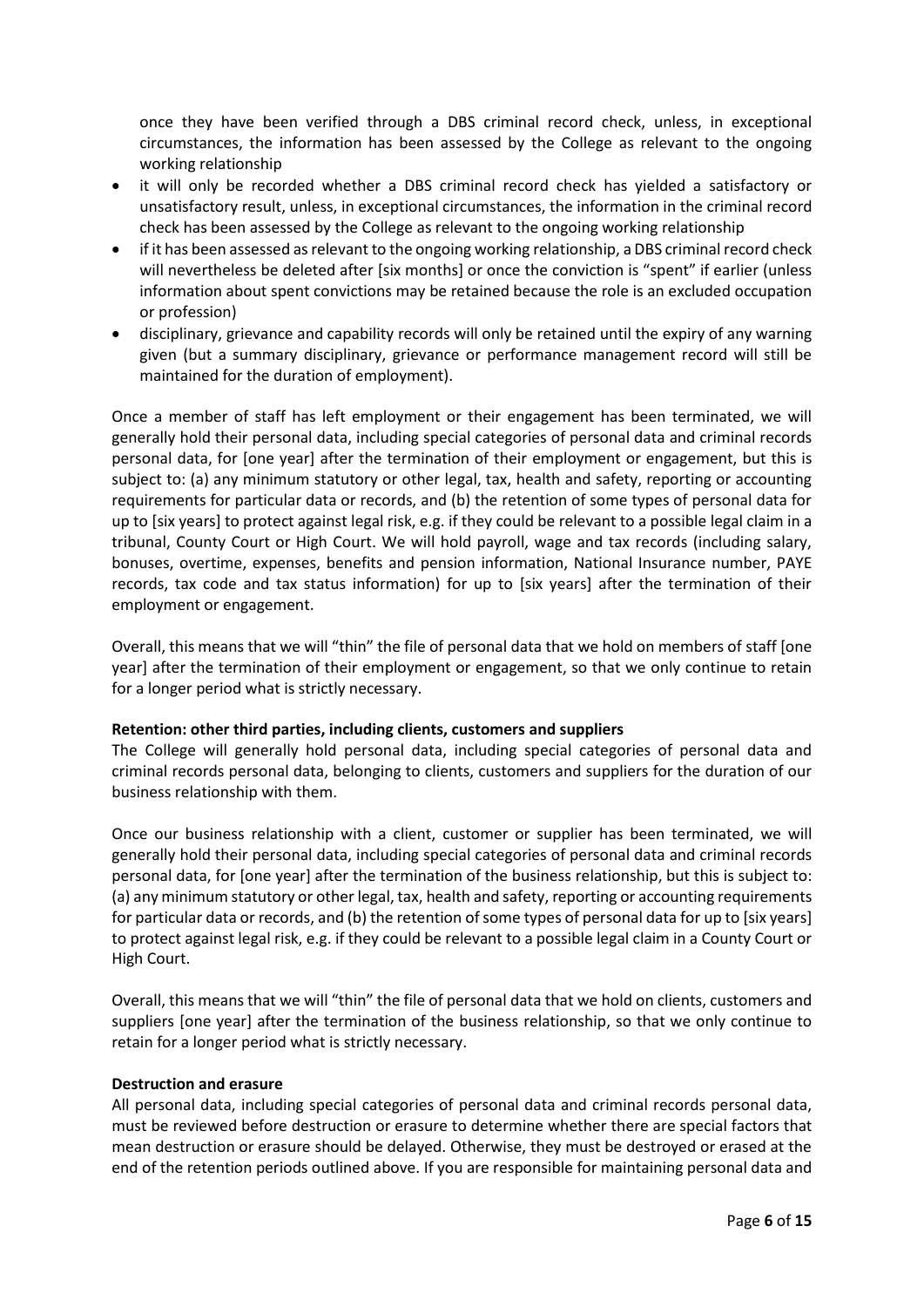are not clear what retention period should apply to a particular record, please contact our [data protection officer] [data compliance manager] for guidance.

Personal data which are no longer to be retained will be permanently erased from our IT systems or securely and effectively destroyed, e.g. by cross-shredding of hard copy documents, burning them or placing them in confidential waste bins or by physical destruction of storage media, and we will also require third parties to destroy or erase such personal data where applicable. You must take all reasonable steps to destroy or erase personal data that we no longer require.

In some circumstances we may anonymise personal data so that they no longer permit a data subject's identification. In this case, we may retain such personal data for a longer period.

#### **Integrity and confidentiality**

Personal data must be processed in a manner that ensures appropriate security of the personal data, including protection against unauthorised or unlawful processing and against accidental loss, destruction or damage, using appropriate technical or organisational measures.

The College takes the security of personal data seriously and we have implemented and maintain safeguards which are appropriate to the size and scope of our business, the amount of personal data that we hold and any identified risks. This includes encryption and pseudonymisation of personal data where appropriate. We have also taken steps to ensure the ongoing confidentiality, integrity, availability and resilience of our processing systems and services and to ensure that, in the event of a physical or technical incident, availability and access to personal data can be restored in a timely manner. We regularly test and evaluate the effectiveness of our technical and organisational safeguards to ensure the security of our processing activities.

In turn, you are responsible for protecting the personal data that we hold, and you must implement reasonable and appropriate security measures against unauthorised or unlawful processing of personal data and against their accidental loss, destruction or damage. You must be particularly careful in protecting special categories of personal data and criminal records personal data. You must follow all procedures, and comply with all technologies and safeguards, that we put in place to maintain the security of personal data from the point of collection to the point of destruction.

Where the College uses third-party service providers to process personal data on our behalf, additional security arrangements need to be implemented in contracts with those third parties to safeguard the security of personal data. You can only share personal data with third-party service providers if you have been authorised to do so and provided that certain safeguards and contractual arrangements have been put in place, including that:

- the third party has a business need to know the personal data for the purposes of providing the contracted services
- sharing the personal data complies with the privacy notice that has been provided to the data subject (and, if required, the data subject's consent has been obtained)
- the third party has agreed to comply with our data security procedures and has put adequate measures in place in ensure the security of processing
- the third party only acts on our documented written instructions
- a written contract is in place between the College and the third party that contains specific approved terms
- the third party will assist the College in allowing data subjects to exercise their rights in relation to data protection and in meeting our obligations in relation to the security of processing, the notification of data breaches and data protection impact assessments
- the third party will delete or return all personal data to the College at the end of the contract
- the third party will submit to audits.

Before any new agreement involving the processing of personal data by a third-party service provider is entered into, or an existing contract is amended, you must seek the approval of its terms from our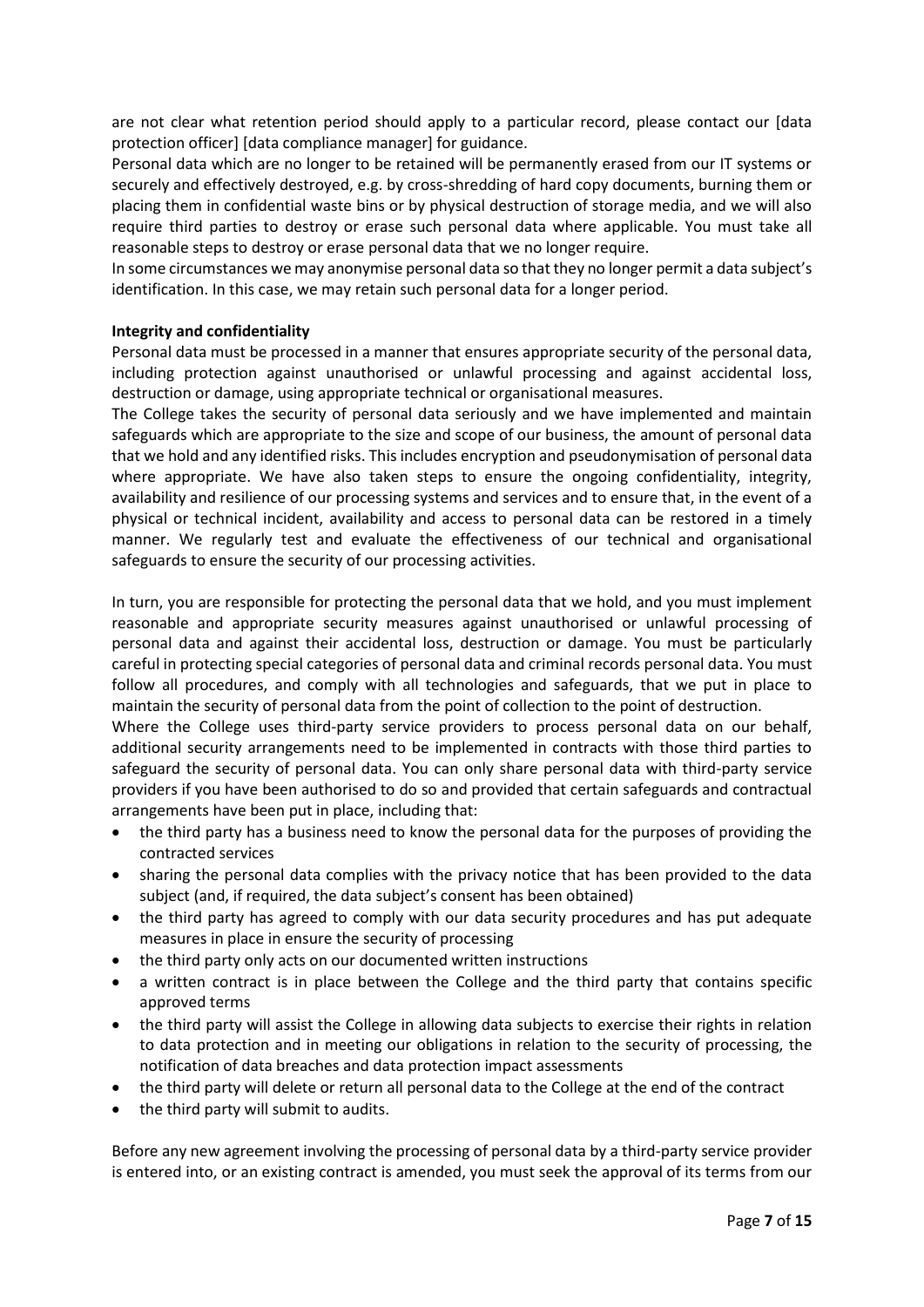data protection officer.

You may only share personal data with other members of staff if they have a business need to know in order to properly perform their job duties and responsibilities.

Hard copy personnel files, which hold personal data gathered during the working relationship, are confidential and must be stored in locked filing cabinets. Only authorised members of staff, who have a business need to know in order to properly perform their job duties and responsibilities, have access to these files. Files will not be removed from their normal place of storage without good reason. Personal data stored on removable storage media must be kept in locked filing cabinets or locked drawers and cupboards when not in use by authorised members of staff. Personal data held in electronic format will be stored confidentially by means of password protection, encryption or pseudonymisation, and again only authorised members of staff have access to those data.

The College has network backup procedures in place to ensure that personal data held in electronic format cannot be accidentally lost, destroyed or damaged. Personal data must not be stored on local computer drives or on personal devices.

The data protection legislation requires the College to notify any personal data breach to the Information Commissioner's Office within 72 hours after becoming aware of the breach and, where there is a high risk to the rights and freedoms of data subjects, to the data subject themselves. A personal data breach is any breach of security which leads to the accidental or unlawful destruction, loss, alteration, unauthorised disclosure of, or access to, personal data transmitted, stored or otherwise processed and includes any act or omission that compromises the confidentiality, integrity or availability of personal data or the safeguards that we, or our third-party service providers, have put in place to protect them. The College has procedures in place to deal with any suspected personal data breach and you are required to comply with these. If you know or suspect that a personal data breach has occurred, you must immediately contact our [data protection officer] [data compliance manager], retain any evidence you have in relation to the breach and follow the College's data breach policy and response plan.

# **Accountability**

The College is responsible for, and must be able to demonstrate compliance with, the data protection principles. This means that we must implement appropriate and effective technical and organisational measures to ensure compliance and we also require you to fully assist and co-operate with us in this regard. In particular, we have:

- appointed a [data protection officer] [data compliance manager] to be responsible for data protection compliance and privacy matters within the business
- kept written records of personal data processing activities
- implemented a privacy by design approach when processing personal data and we will conduct and complete data protection impact assessments (DPIAs) where a type of data processing, e.g. the launch of a new product or the adoption of a new program, process or IT system, in particular using a new technology, is likely to result in a high risk to the rights and freedoms of data subjects
- integrated data protection requirements into our internal documents, including this data protection policy, other related policies and privacy notices
- introduced a regular training programme for all members of staff on the data protection legislation and on their data protection duties and responsibilities and we also maintain a training record to monitor its delivery and completion – you must undergo all mandatory data protection training
- introduced regular reviews of our privacy measures and our policies, procedures and contracts and regular testing of our systems and processes to monitor and assess our ongoing compliance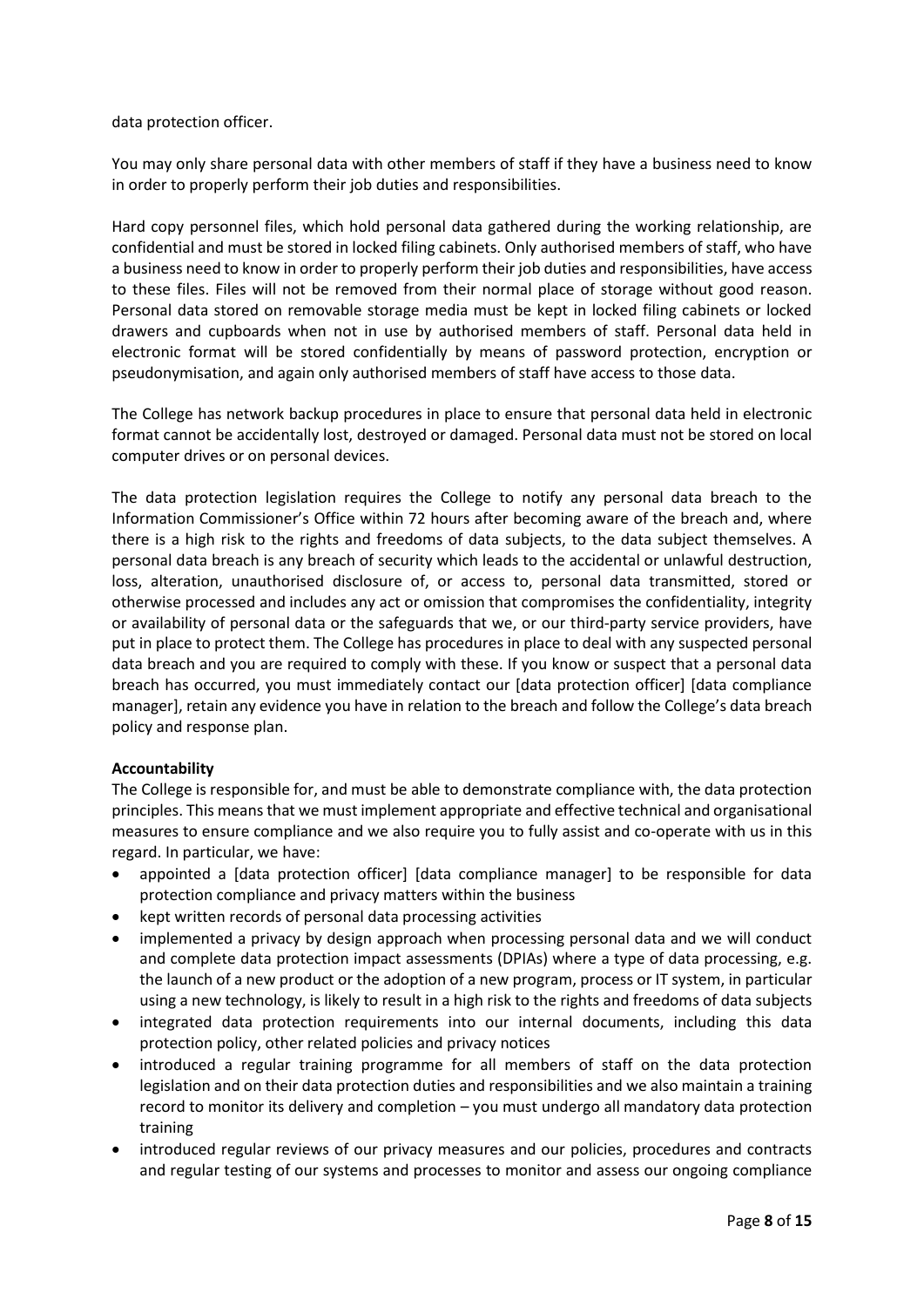with the data protection legislation and the terms of this policy in areas such as security, retention and data sharing.

We also keep records of our personal data processing activities and you are required to assist us in ensuring these records are full, accurate and kept up to date.

### **Privacy by design and data protection impact assessments**

We are required to implement privacy by design measures when processing personal data by implementing appropriate technical and organisational measures in an effective manner to ensure compliance with the data protection legislation. You must assess what privacy by design measures can be implemented on all processes or systems that process personal data where this is part of your job duties or responsibilities because those processes or systems are under your control.

Where a type of data processing, e.g. the launch of a new product or the adoption of a new program, process or IT system which is under your control, is likely to result in a high risk to the rights and freedoms of data subjects, you must assist us in conducting and completing a DPIA. This includes (but is not limited to):

- systematic and extensive automated processing and automated decision-making activities, including profiling, and on which decisions are based that have legal effects, or similar significant effects, on data subjects
- large-scale processing of special categories of personal data or criminal records personal data
- large-scale systematic monitoring of publicly accessible areas, e.g. using CCTV.

Before any form of new technology, program, process or system is introduced, you must contact our [data protection officer] [data compliance manager] in order that a DPIA can be carried out.

A DPIA will comprise a review of the new technology, program, process or system and it must contain a description of the processing operations and the purposes, an assessment of the necessity and proportionality of the processing in relation to those purposes, an assessment of the risks to individuals and the measures in place to address or mitigate those risks and demonstrate compliance.

# **Automated processing and automated decision-making**

Automated processing is any form of automated processing of personal data consisting of the use of personal data to evaluate certain personal aspects relating to an individual, and automated decisionmaking occurs when an electronic system uses an individual's personal data to make a decision without human intervention.

The College does not carry out any automated processing and does not take any decisions based solely on automated decision-making, including profiling.

#### **Direct marketing**

The College is subject to certain rules when marketing our clients and customers. If you are involved in direct marketing to customers, you must comply with the College's guidelines on this. In particular, a data subject's prior consent is required for electronic direct marketing. There is a limited exception for existing clients and customers which allows us to send marketing texts and e-mails if we have obtained their contact details in the course of a sale to that person, we are marketing similar products or services to them and we gave that person an opportunity to opt out of marketing when first collecting their details and in every subsequent message.

If a data subject objects to direct marketing, it is essential that this is actioned in a timely manner and their details should be suppressed as soon as possible. You can retain just enough information to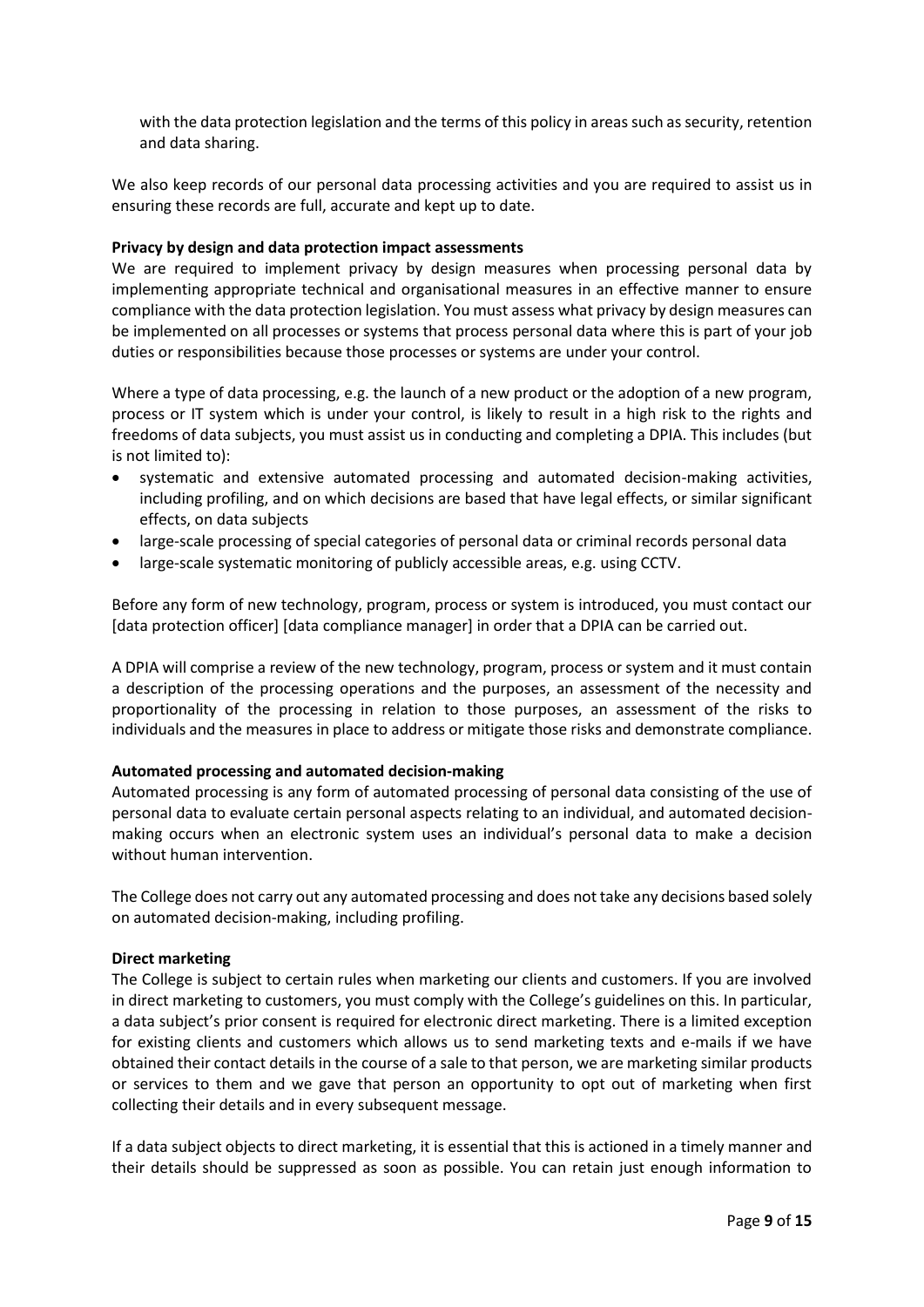ensure that marketing preferences are respected in the future.

# **Transferring personal data outside the European Economic Area**

The data protection legislation restricts transfers of personal data to countries outside the European Economic Area (EEA) in order to ensure that the level of data protection afforded to data subjects is maintained.

The College may transfer personal data to countries outside the EEA, provided one of the following applies:

- there is an adequacy decision by the European Commission in respect of the particular country, i.e. that country is deemed to provide an adequate level of protection for personal data
- appropriate safeguards are in place, such as binding corporate rules or standard data protection clauses approved by the European Commission
- the data subject has provided their explicit consent to the proposed transfer after being informed of any potential risk.

# **Data subject rights to access personal data**

Under the data protection legislation, data subjects have the right, on request, to obtain a copy of the personal data that the College holds about them by making a written data subject access request (DSAR). This allows the data subject to check that we are lawfully processing their personal data. The data subject has the right to obtain:

- confirmation as to whether or not their personal data are being processed
- access to copies of their specified personal data
- other additional information.

The other additional information (which should be provided in a concise, transparent, intelligible and easily accessible form, using clear and plain language) comprises:

- the purposes of the processing and the categories of personal data concerned
- the recipients, or categories of recipients, to whom the personal data have been or will be disclosed, in particular recipients in non-EEA countries
- where the personal data are transferred to a non-EEA country, what appropriate safeguards are in place relating to the transfer
- the envisaged period for which the personal data will be stored, or, if not possible, the criteria used to determine that period
- the existence of the data subject's rights to request rectification or erasure of their personal data or restriction of processing of their personal data or to object to such processing
- their right to lodge a complaint with the Information Commissioner's Office if they think the College has failed to comply with their data protection rights
- where the personal data are not collected from them, any available information as to their source
- the existence of automated decision-making, including profiling, and meaningful information about the logic involved, as well as the envisaged consequences of such processing for them.

When a data subject makes a DSAR, we will log the date on which the request was received and confirm their identity. Where we have reasonable doubts concerning the data subject's identity, we will request them to provide such additional information necessary to confirm their identity before complying with their DSAR. We will then search databases, systems and other places where the personal data which are the subject of the DSAR may be held. Where we process a large quantity of personal data about a data subject, we may ask them to first specify the information that their DSAR relates to.

If the data subject makes their DSAR electronically, the College must provide a copy of the personal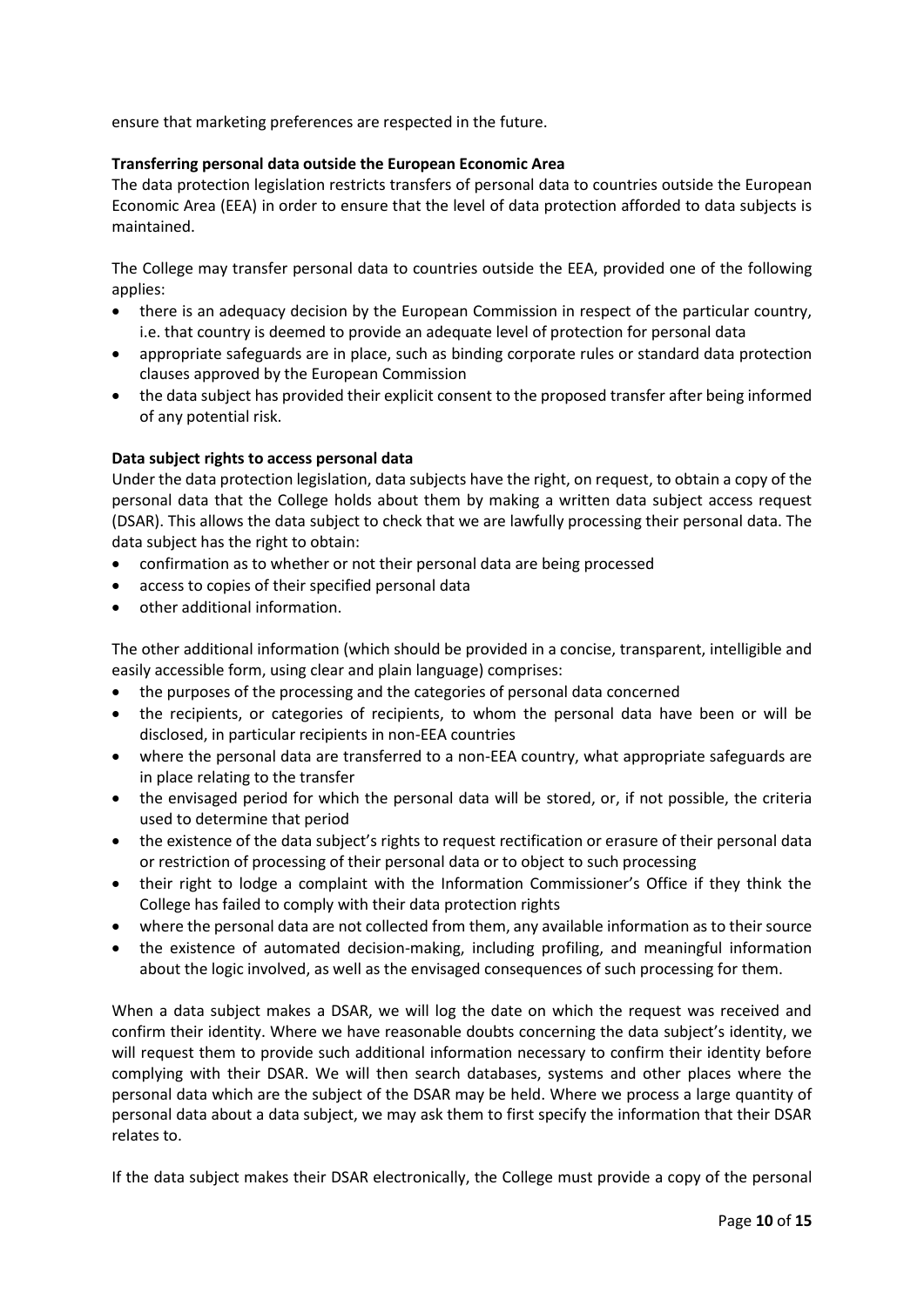data in a commonly used electronic format, unless they specifically request otherwise. If the data subject wants additional copies of the personal data, the College will charge a reasonable fee, which is based on our administrative costs of providing the additional copies.

The College will normally respond to a DSAR and provide copies of the personal data within one month of the date of receipt of the request. However, we may extend this time limit for responding by a further two months if the request is complex or there are a number of requests made by the data subject. If we intend to extend the time limit, we will contact the data subject within one month of the DSAR's receipt to inform them of the extension and to explain why it is necessary.

Before providing the personal data to the data subject making the DSAR, we will review the personal data requested to see if they contain the personal data of other data subjects. If they do, we may redact the personal data of those other data subjects prior to providing the data subject with their personal data, unless those other data subjects have consented to the disclosure of their personal data. We will also check whether there are any statutory exemptions from disclosure that apply to the personal data that are the subject of the DSAR. If a statutory exemption applies to any of the personal data, those personal data may not be disclosed.

Whilst we will normally provide a copy of the personal data in response to a DSAR free of charge, we reserve the right to charge a reasonable fee, based on our administrative costs of providing the personal data, when a DSAR is manifestly unfounded or excessive, particularly if it repeats a DSAR to which we have already responded. Alternatively, where a DSAR is manifestly unfounded or excessive, we reserve the right to refuse to respond altogether. Where we refuse to act on a request in this way, we will set out our written reasons why to the data subject within one month of receipt of their DSAR. We will also inform them of their right to complain to the Information Commissioner's Office or to seek a judicial remedy in the courts.

If you wish to exercise your data subject access rights, please complete our data subject access request form, or put the request in an e-mail, and send it to our data protection officer.

If you receive a DSAR from another data subject, you must immediately forward it to our data protection officer and they will deal with responding to it.

# **Other data subject rights in relation to their personal data**

Data subjects have a number of other rights in relation to their personal data. When we process data subjects' personal data, we will respect those rights. It is the College's policy to ensure that requests by data subjects to exercise their rights in respect of their personal data are handled in accordance with the data protection legislation.

Subject to certain conditions, and in certain circumstances, data subjects have the right to:

- be informed this is normally satisfied by issuing them with an appropriate privacy notice
- request rectification of their personal data this enables them to have any inaccurate or incomplete personal data we hold about them corrected or completed, including by their providing a supplementary statement
- request the erasure of their personal data this enables them to ask us to delete or remove their personal data where there's no compelling reason for their continued processing, e.g. it's no longer necessary in relation to the purpose for which they were originally collected or if there are no overriding legitimate grounds for the processing
- restrict the processing of their personal data this enables them to ask us to suspend the processing of their personal data, e.g. if they contest the accuracy and so want us to verify the accuracy or the processing is unlawful but they don't want the personal data to be erased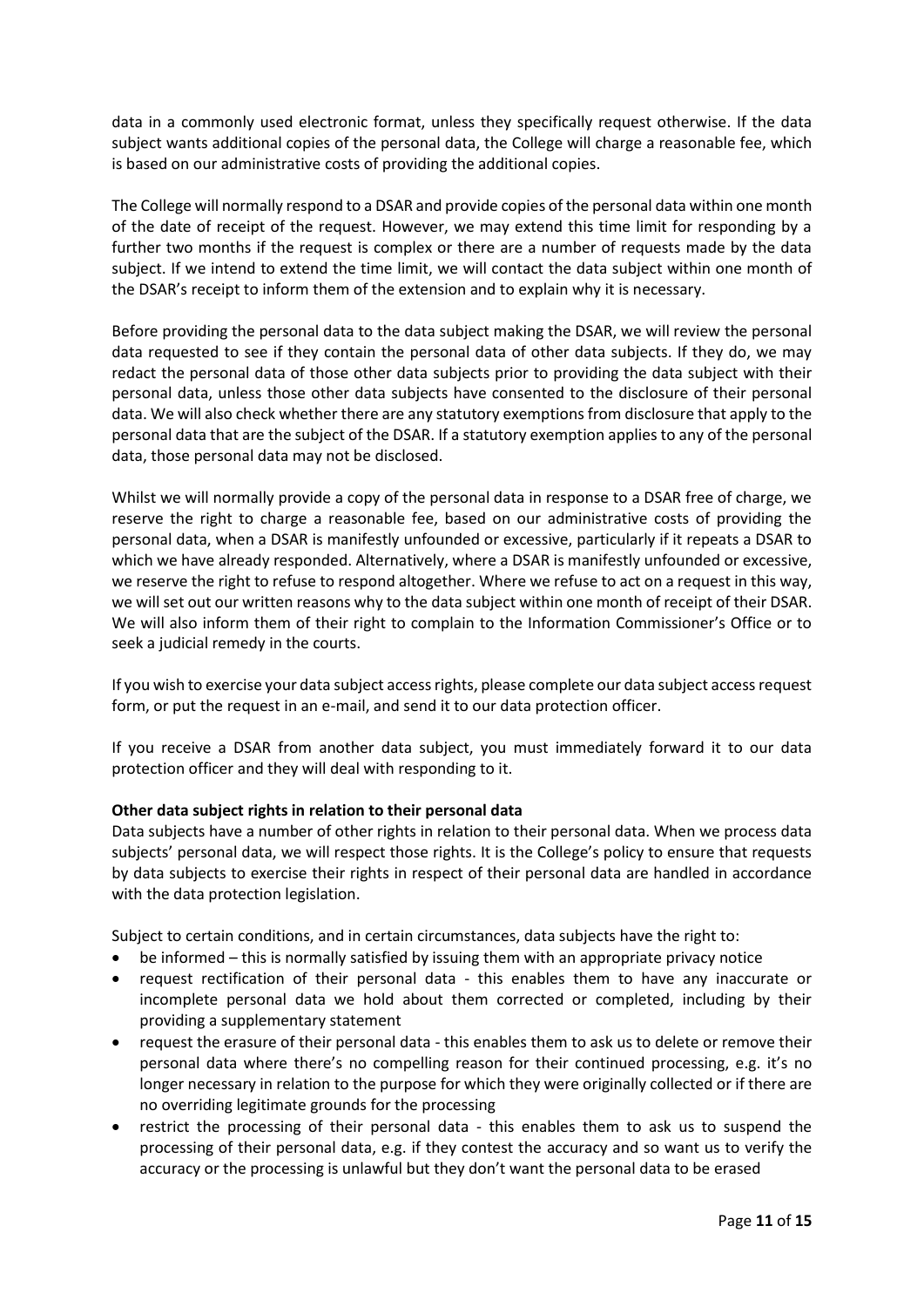- object to the processing of their personal data this enables them to ask us to stop processing their personal data where we are relying on the legitimate interests of the business as our lawful basis for processing and there is something relating to their particular situation which makes them decide to object to processing on this ground
- data portability this gives them the right to request the transfer of their personal data to another party so that they can reuse them across different services for their own purposes
- not be subject to automated decision-making, including profiling this gives them the right not to be subject to a decision based solely on the automated processing of their personal data, if such decision produces legal effects concerning them or similarly significantly affects them
- prevent direct marketing this enables them to prevent our use of their personal data for direct marketing purposes
- be notified of a data breach which is likely to result in a high risk to their rights and freedoms.

If, as a data subject, you wish to exercise any of these rights, please contact our [data protection officer] [data compliance manager] [or complete the electronic form on the College's website].

If a data subject invokes any of these rights, you must take steps to verify their identity, log the date on which the request was received and seek advice from our [data protection officer] [data compliance manager] if you need assistance in dealing with the matter. The following response procedures apply as applicable:

- response to requests to rectify personal data unless there is an applicable exemption, we will rectify the personal data without undue delay and we will also communicate the rectification of the personal data to each recipient to whom the personal data have been disclosed, e.g. our thirdparty service providers, unless this is impossible or involves disproportionate effort
- response to requests for the erasure of personal data we will erase the personal data without undue delay provided one of the grounds set out in the data protection legislation applies and there is no applicable exemption (and, where the personal data are to be erased, a similar timetable and procedure to that applying to responding to DSARs will be followed). We will also communicate the erasure of the personal data to each recipient to whom the personal data have been disclosed, unless this is impossible or involves disproportionate effort. Where we have made the personal data public, we will take reasonable steps to inform those who are processing the personal data that the data subject has requested the erasure by them of any links to, or copies or replications of, those personal data
- response to requests to restrict the processing of personal data where processing has been restricted in accordance with the grounds set out in the data protection legislation, we will only process the personal data (excluding storing them) with the data subject's consent, for the establishment, exercise or defence of legal claims, for the protection of the rights of another person, or for reasons of important public interest. Prior to lifting the restriction, we will inform the data subject that it is to be lifted. We will also communicate the restriction of processing of the personal data to each recipient to whom the personal data have been disclosed, unless this is impossible or involves disproportionate effort
- response to objections to the processing of personal data where such an objection is made in accordance with the data protection legislation and there is no applicable exemption, we will no longer process the data subject's personal data unless we can show compelling legitimate grounds for the processing which overrides the data subject's interests, rights and freedoms or we are processing the personal data for the establishment, exercise or defence of legal claims. If a data subject objects to the processing of their personal data for direct marketing purposes, we will stop processing the personal data for such purposes
- response to requests for data portability unless there is an applicable exemption, we will provide the personal data without undue delay if the lawful basis for the processing of the personal data is consent or pursuant to a contract and our processing of those data is carried out by automated means (and a similar timetable and procedure to that applying to responding to DSARs will be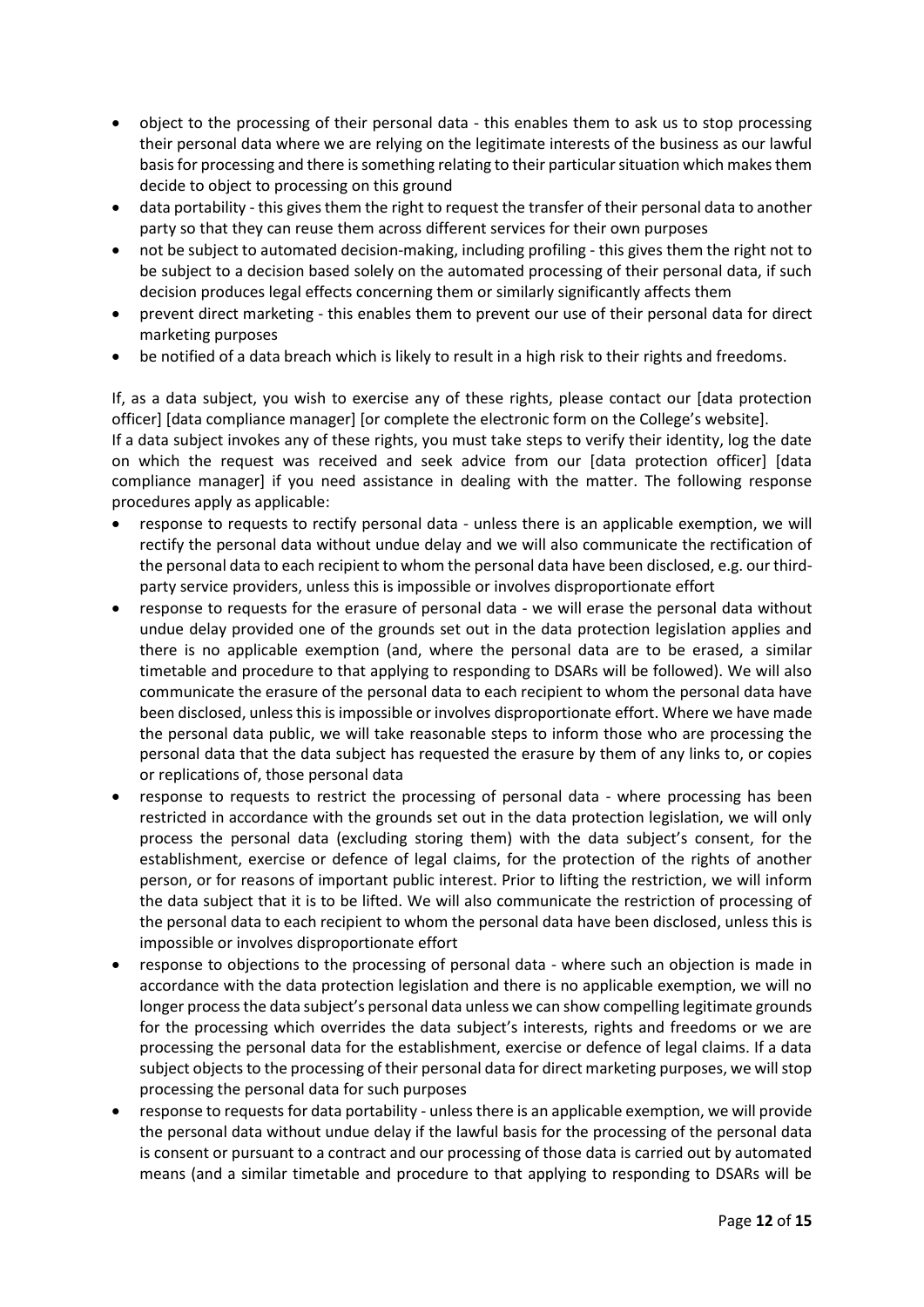followed)

• [response to requests not to be subject to automated decision-making - where such a request is made we will, unless there is an applicable exemption, no longer make such a decision unless it's necessary for entering into, or the performance of, a contract between us and the data subject, is authorised by applicable law which lays down suitable measures to safeguard the data subject's rights, freedoms and legitimate interests, or is based on the data subject's explicit consent. In these circumstances, the data subject will still be given the right to obtain human intervention, to express their point of view and to contest the decision.]

In the limited circumstances where the data subject has provided their consent to the processing of their personal data for a specific purpose, they have the right to withdraw their consent for that specific processing at any time. This will not, however, affect the lawfulness of processing based on consent before its withdrawal.

If, as a data subject, you wish to withdraw your consent to the processing of your personal data for a specific purpose, please contact our [data protection officer] [data compliance manager]. Once we have received notification that you have withdrawn your consent, we will no longer process your personal data for the purpose you originally agreed to, unless we have another lawful basis for processing.

If a data subject invokes their right to withdraw their consent, seek advice from our [data protection officer] [data compliance manager] if you need assistance in dealing with the matter. Data subjects also have the right to make a complaint to the Information Commissioner's Office at any time.

# **Your obligations in relation to personal data**

You must comply with this policy and the data protection principles at all times in your personal data processing activities where you are acting on behalf of the College in the proper performance of your job duties and responsibilities. We rely on you to help us meet our data protection obligations to data subjects.

Under the data protection legislation, you should also be aware that you are personally accountable for your actions and you can be held criminally liable. It is a criminal offence for you knowingly or recklessly to obtain or disclose personal data (or to procure their disclosure to a third party) without the consent of the College. This would include, for example, taking clients' or customers' contact details or other personal data without the College's consent on the termination of your employment, accessing another employee's personal data without authority or otherwise misusing or stealing personal data held by the College. It is also a criminal offence to knowingly or recklessly re-identify personal data that has been anonymised without the consent of the College, where we de-identified the personal data, and it is a criminal offence to alter, block, erase, destroy or conceal personal data with the intention of preventing their disclosure to a data subject following a data subject access request. Where unlawful activity is suspected, the College will report the matter to the Information Commissioner's Office for investigation into the alleged breach of the data protection legislation and this may result in criminal proceedings being instigated against you. The College may also need to report the alleged breach to a regulatory body. This conduct would also amount to a gross misconduct offence under the College's disciplinary procedure and could lead to your summary dismissal. You must also comply with the following guidelines at all times:

- only access personal data that you have authority to access and only for authorised purposes, e.g. if you need them for the work you do for the College, and then only use the data for the specified lawful purpose for which they were obtained
- only allow other members of staff to access personal data if they have the appropriate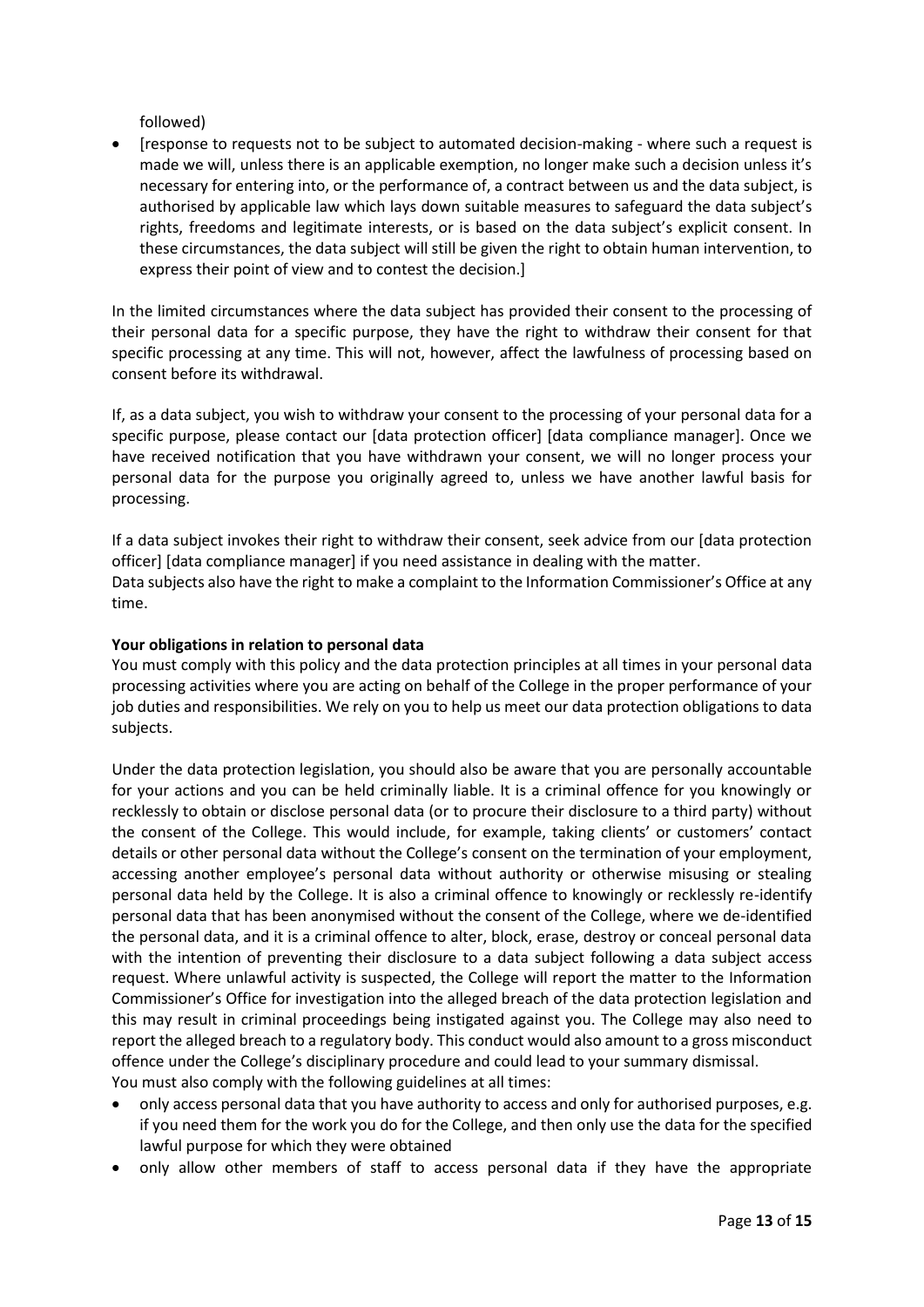authorisation and never share personal data informally

- do not disclose personal data to anyone except the data subject. In particular, they should not be given to someone from the same family, passed to any other unauthorised third party, placed on the College's website or posted on the Internet in any form. unless the data subject has given their explicit consent to this
- be aware that those seeking personal data sometimes use deception to gain access to them, so always verify the identity of the data subject and the legitimacy of the request
- where the College provides you with code words or passwords to be used before releasing personal data, you must strictly follow the College's requirements in this regard
- only transmit personal data between locations by e-mail if a secure network is in place, e.g. encryption is used for e-mail
- if you receive a request for personal data about another member of staff or data subject, you should forward this to the College's [data protection officer] [data compliance manager]
- ensure any personal data you hold are kept securely, either in a locked non-portable filing cabinet or drawer if in hard copy, or password protected or encrypted if in electronic format, and comply with College rules on computer access and secure file storage
- do not access another member of staff's personal data, e.g. their personnel records, without authority as this will be treated as gross misconduct and it is a criminal offence
- do not obtain or disclose personal data (or procure their disclosure to a third party) without authority or without the College's consent as this will be treated as gross misconduct and it is a criminal offence
- do not write down (in electronic or hard copy form) opinions or facts concerning a data subject which it would be inappropriate to share with that data subject
- do not remove personal data, or devices containing personal data, from the workplace with the intention of processing them elsewhere unless this is necessary to enable you to properly carry out your job duties and responsibilities, you have adopted appropriate security measures (such as password protection, encryption or pseudonymisation) to secure the data and the device and it has been authorised by your line manager
- ensure that, when working on personal data as part of your job duties and responsibilities when away from your workplace and with the authorisation of your line manager, you continue to observe the terms of this policy and the data protection legislation, in particular in matters of data security
- do not store personal data on local computer drives, your own personal computer or on other personal devices
- do not make unnecessary copies of personal data and keep and dispose of any copies securely, e.g. by cross-shredding hard copies
- ensure that you attend all mandatory data protection training
- refer any questions that you may have about the data protection legislation or compliance with this policy to our [data protection officer] [data compliance manager]
- remember that compliance with the data protection legislation and the terms of this policy is your personal responsibility.

# **Changes to this policy**

The College will review this policy at regular intervals and we reserve the right to update or amend it at any time and from time to time. We will circulate any modified policy to members of staff and, where appropriate, we may notify you of changes by e-mail.

It is intended that this policy is fully compliant with the data protection legislation. However, if any conflict arises between the data protection legislation and this policy, the College will comply with the data protection legislation.